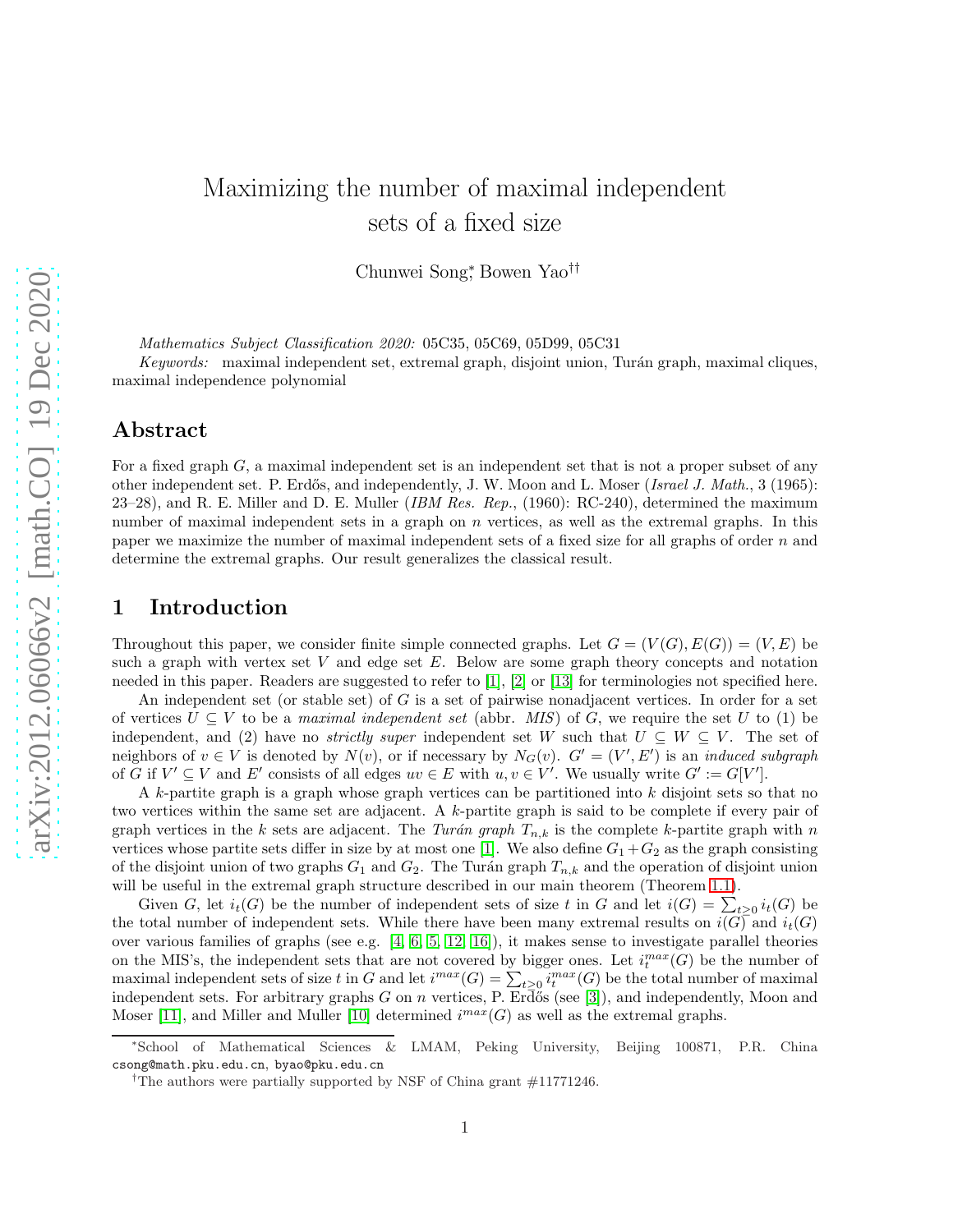Nonetheless, studies on the number of maximal independent sets seem to be less adequate (see for instance [\[3,](#page-2-4) [9,](#page-3-6) [8,](#page-3-7) [14,](#page-3-8) [15\]](#page-3-9)).

The *maximal independence polynomial* is defined by [\[7\]](#page-3-10)

$$
I_{\max}(G; x) := \sum_{U: U \text{ is an MIS of } G} x^{|U|}
$$

By definition,  $i_t^{max}(G) = [x^t]I_{max}(G; x)$ , where by usual convention  $[x^k]f(x)$  represents the coefficient of  $x^k$  in the polynomial or series  $f(x)$ .

<span id="page-1-0"></span>In this note we maximize  $i_t^{max}(G)$  graphs G on n vertices.

**Theorem 1.1** Assume  $n = qt + r$ , where  $0 \leq r < t$ . For all graphs G on n vertices, we have

<span id="page-1-1"></span>
$$
i_t^{\max}(G) \le q^{t-r}(q+1)^r. \tag{1.1}
$$

.

*Furthermore, let*  $H = (t - r)K_q + rK_{q+1}$ , *i.e. disjoint union of t cliques of the specified orders, then* H *is the unique extremal graph.*

**Remark 1.2** If n is a multiple of 3, [\(1.1\)](#page-1-1) shows that  $i_{\frac{m}{3}}^{max}(G) \leq 3^{\frac{n}{3}}$  and it implies the main theorem in  $[11]$  which says that  $i^{max}(G) \leq 3^{\frac{n}{3}}$  when 3 divides n. If  $n = 3k - 1$ , [\(1.1\)](#page-1-1) gives that  $i_k^{max}(G) \leq 2 \cdot 3^{k-1}$ . If  $n = 3k + 1$ , [\(1.1\)](#page-1-1) gives that  $i_k^{max}(G) \leq 2^2 \cdot 3^{k-1}$  and  $i_{k+1}^{max}(G) \leq 2^2 \cdot 3^{k-1}$ . Each case above strengthens *a respective case of [\[11,](#page-3-4) Theorem 1]. (Note that the celebrated result of [\[11,](#page-3-4) Theorem 1] says that each extremal graph actually has maximal independent sets of only one certain size.)*

## 2 Proof

For convenience we work with the complementary graph, and count cliques instead of independent sets. That is, we show that for all graphs G on  $n = qt + r$  vertices, where  $0 \le r < t$ , the number of t-maximal cliques in G is no more than  $f(n,t) := q^{t-r}(q+1)^r$ . Furthermore, the Turán graph  $T_{n,t} = K_{q,\dots,q,q+1,\dots,q+1}$ is the unique extremal graph. We achieve this by induction on  $n + t$ . Keep in mind that the proposed extremal value  $f(n,t) = q^{t-r}(q+1)^r$  strictly increases with  $n + t$ .

*Proof.* Since the cases that  $n < t$  or  $t = 1$  are trivial, without loss of generality, we assume that  $n \ge t \ge 2$ .

**Case 1.**  $r > 0$ . We start with the case that is more convenient to phrase and Case 2 will be easier to understand.

**Subcase 1a.**  $r > 0$  and  $\delta(G) \geq n - q$ . Let  $v_1, v_2, \dots, v_t$  be arbitrarily selected. Note that

$$
|V - \bigcap_{i=1}^{t} N(v_i)| = |\bigcup_{i=1}^{t} (V - N(v_i))| \le \sum_{i=1}^{t} |V - N(v_i)| \le qt < qt + r = n = |V|.
$$

Hence  $\bigcap_{i=1}^{t} N(v_i) \neq \emptyset$ , i.e., every t vertices in G has a common neighbor. Thus any maximal clique is larger than  $K_t$ , so that G has no t-maximal cliques, implying that this subcase needs not be considered in order to maximize  $i_t^{max}(G)$ .

**Subcase 1b.**  $r > 0$  and  $\delta(G) \leq n - q - 1$ . Choose a vertex v such that  $d(v) = \delta(G) \leq n - q - 1$ .

Let A be the set of t-maximal cliques in G which contains v, and B be the set of t-maximal cliques in  $G$  which does not contain  $v$ .

Every t-maximal clique in B is a t-maximal clique of  $G - \{v\}$ . By induction hypothesis, as  $n - 1 =$  $qt + r - 1, |\mathcal{B}| \leq q^{t-r+1}(q+1)^{r-1}.$ 

To calculate  $|\mathcal{A}|$ , consider the subgraph of G induced by the neighbors of v. Every t-maximal clique in A corresponds to a  $(t-1)$ -maximal clique of  $G[N(v)]$ . As  $|V(G[N(v)])| \leq n-q-1 = qt+r-q-1$  $q(t-1) + r - 1$ , inductively,  $|\mathcal{A}| \leq q^{(t-1)-(r-1)}(q+1)^{r-1} = q^{t-r}(q+1)^{r-1}$ .

Therefore, the total number of  $t$ -maximal cliques in  $G$  is bounded by

$$
|\mathcal{B}| + |\mathcal{A}| \le q^{t-r+1}(q+1)^{r-1} + q^{t-r}(q+1)^{r-1} = q^{t-r}(q+1)^r = f(n,t).
$$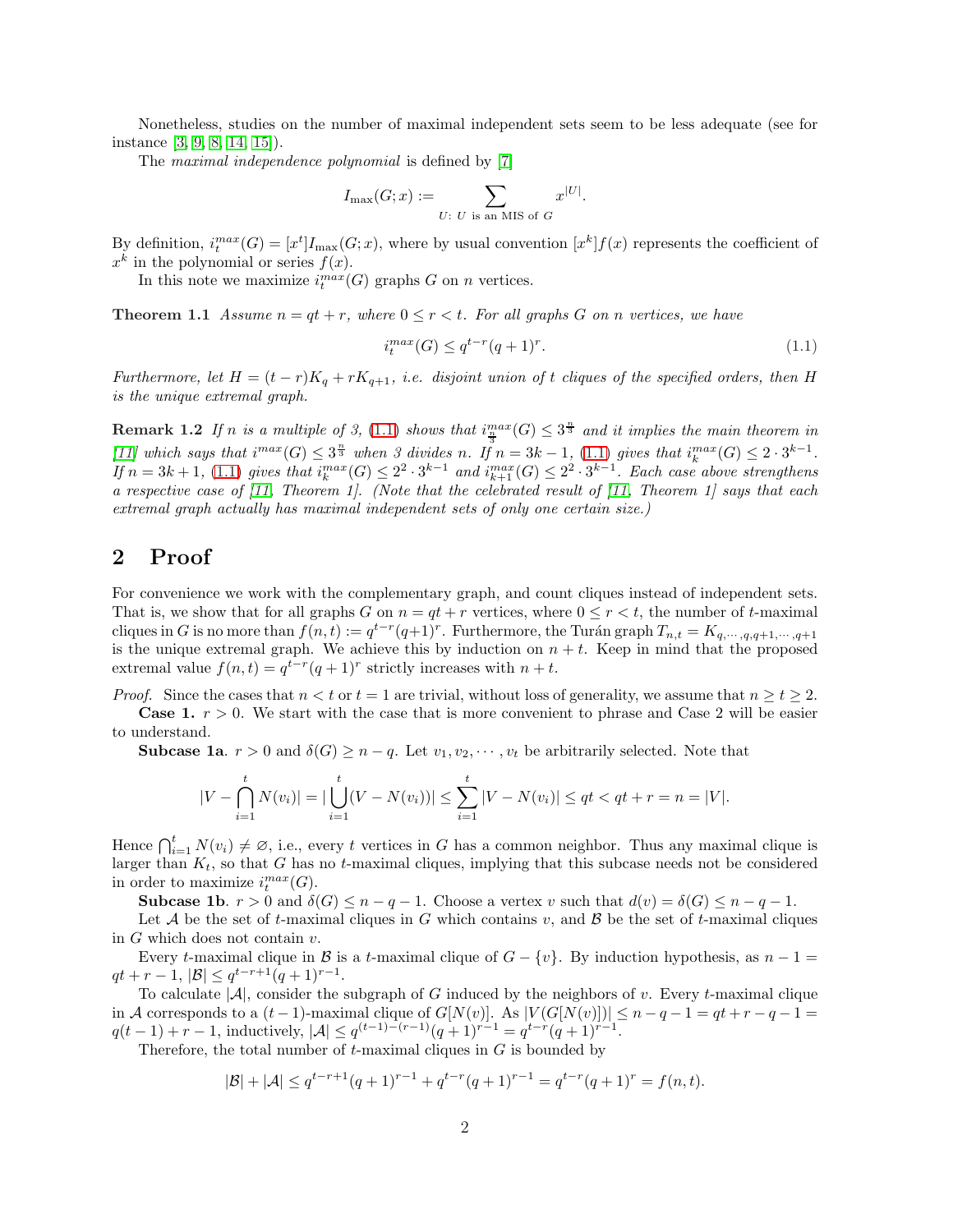The above equality holds if and only if the following conditions are simultaneously met.

i).  $G - v$  is a t-cliques extremal graph of order  $n - 1$ . Inductively, this requires  $G - v = T_{n-1,t}$  $K_{q,\dots,q,q+1,\dots,q+1}$  with  $t-r+1$  partite sets of size q and  $r-1$  partite sets of size  $q+1$ .

ii).  $d(v) = n - q - 1 = qt + r - q - 1 = q(t - r) + (q + 1)(r - 1)$  and  $G[N(v)]$  is a  $(t - 1)$ -cliques extremal graph of order  $n - q - 1$ . This requires that  $G[N(v)] = T_{n-q-1,t-1} = K_{q,\cdots,q,q+1,\cdots,q+1}$  with  $t - r$  partite sets of size q and  $r - 1$  partite sets of size  $q + 1$ .

Putting i) and ii) together, clearly, the neighbors of v are precisely  $t - r$  of the total  $t - r + 1$  partite sets of size q and r − 1 partite sets of size  $q + 1$  in  $G - v$ . Thus  $G = T_{n,t}$  is the unique extremal graph in this case.

**Case 2.**  $r = 0$ , so that  $n = qt$ . The case  $r = 0$  is similar to Case 1, with only slight differences in the calculation.

**Subcase 2a.**  $r = 0$  and  $\delta(G) \geq n - q + 1$ . For any t vertices  $v_1, v_2, \dots, v_t$ , as

$$
|V - \bigcap_{i=1}^{t} N(v_i)| = |\bigcup_{i=1}^{t} (V - N(v_i)) \le (q-1)t < |V|,
$$

they must have a common neighbor. Thus  $G$  has no  $t$ -maximal cliques.

**Subcase 2b.**  $r = 0$  and  $\delta(G) \leq n - q$ . Choose a vertex v such that  $d(v) = \delta(G) \leq n - q$ .

Define A and B as in Case 1. As  $n-1 = qt - 1 = (q-1)t + t - 1$ , by similar arguments, inductively,  $|\mathcal{B}| \leq (q-1)q^{t-1}.$ 

On the other hand, as  $|V(G[N(v)])| \leq n - q = q(t-1)$ , by induction, we have  $|\mathcal{A}| \leq q^{t-1}$ .

Thus the total number of  $t$ -maximal cliques in  $G$  is limited by

$$
|\mathcal{B}| + |\mathcal{A}| \le (q-1)q^{t-1} + q^{t-1} = q^t = f(n, t).
$$

The above extremal value is achieved if and only if the following conditions are simultaneously met. i).  $G - v$  is a t-cliques extremal graph of order  $n - 1$ . This means  $G - v = T_{n-1,t} = K_{q,\cdots,q,q-1}$  with  $t-1$  partite sets of size q and 1 partite set of size  $q-1$ .

ii).  $d(v) = n - q = q(t - 1)$  and  $G[N(v)]$  is a  $(t - 1)$ -cliques extremal graph of order  $n - q$ . This requires that  $G[N(v)] = T_{n-q,t-1} = K_{q,\dots,q}$  with  $t-1$  partite sets of size q.

Altogether, it is implied that  $G = T_{n,t}$  is the unique extremal graph in Case 2 as well.

 $\Box$ 

**Remark 2.1** *Theorem* [1.1](#page-1-0) *says that the Turán graph*  $T_{n,t} = K_{q,\dots,q,q+1,\dots,q+1}$  *is the unique extremal graph of the complementary scenario. That is,*  $T_{n,t}$  *has the maximum number of maximal cliques of size* t. Equivalently,  $T_{n,t} = H = (t-r)K_q + rK_{q+1}$ , disjoint union of t *cliques of most possibly balanced sizes*, *is the unique extremal graph that has the maximum number of maximal independent sets of size* t*.*

## <span id="page-2-0"></span>References

- [1] B´ela Bollob´as. *Modern graph theory*, volume 184 of *Graduate Texts in Mathematics*. Springer-Verlag, New York, 1998.
- <span id="page-2-1"></span>[2] Reinhard Diestel. *Graph theory*, volume 173 of *Graduate Texts in Mathematics*. Springer-Verlag, New York, second edition, 2000.
- <span id="page-2-4"></span>[3] Zoltán Füredi. The number of maximal independent sets in connected graphs. *J. Graph Theory*, 11(4):463–470, 1987.
- <span id="page-2-3"></span><span id="page-2-2"></span>[4] David Galvin. Two problems on independent sets in graphs. *Discrete Math.*, 311(20):2105–2112, 2011.
- [5] David Galvin and Yufei Zhao. The number of independent sets in a graph with small maximum degree. *Graphs Combin.*, 27(2):177–186, 2011.